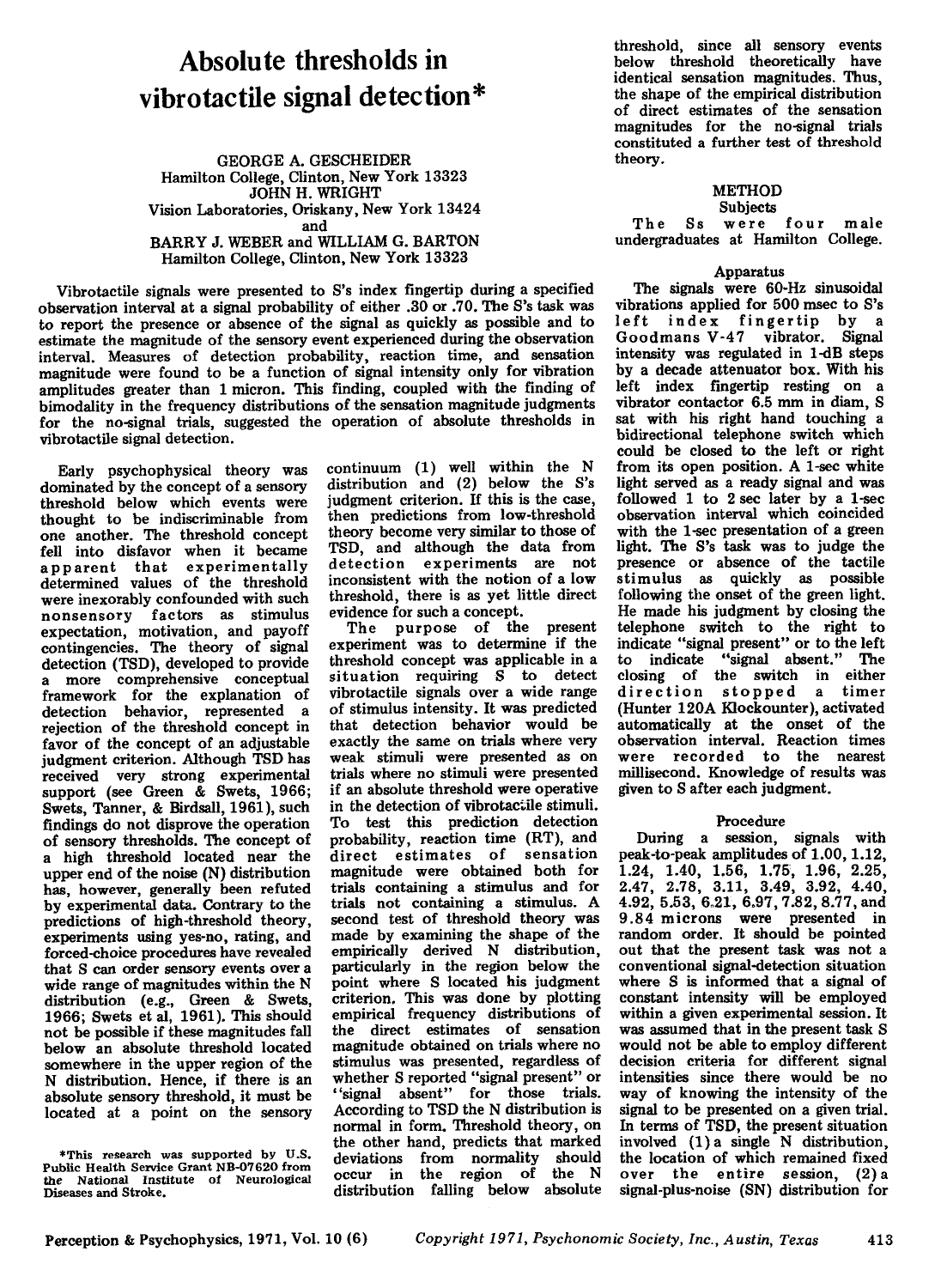

Fig. 1. Proportion of signal-present<br>decisions expressed in z units as a function of signal amplitude for  $p(S)$ of .30 and .70.

each signal intensity employed in the session, and (3) a single decision criterion (see Gescheider,. Wright, Weber, Kirchner, & Milligan, 1969). Each S made a total of 72 judgments for each of the 21 signal amplitudes when signal probability  $[p(S)]$  was .70 and also when  $p(S)$  was .30. The number of judgments on N trials was  $3,528$  when  $p(S)$  was .30 and  $648$ when  $p(S)$  was .70. The two values of  $p(S)$  were counterbalanced over 36 sessions, and S was told the value of  $p(S)$  at the beginning of each session. The signal and no-signal trials occurred in random order for each S in each session. The S was required to make on every trial a judgment consisting of a signal-present/signal-absent decision and a direct estimate of the magnitude of the sensory event that occurred during the observation interval. At the beginning of and several' more times during each session, a 3.11-micron signal was presented as a standard for all sensation-magnitude judgments, The S was told that the sensation magnitude produced by the standard was 10 units and that all magnitude estimations should be made relative to this value. It was assumed that sensation magnitude judgments for observation intervals containing a stimulus would reflect momentary magnitudes of SN, whereas such judgments for observation intervals<br>not containing a stimulus were not containing a stimulus assumed to reflect momentary magnitudes of N. Prior to the beginning of the experiment, Ss were given several 1-h practice sessions using the above procedure, with the exception that  $p(S)$  was .50.

RESULTS Detection Probability The data for the four Ss were very similar in form and therefore were

averaged. Figure 1 presents the probability of reporting a signal, expressed in z scores, as a function of signal intensity in microns displacement of the vibrator. The data point for 0 microns represents the proportion of "false alarms" and the remaining data points represent the proportions of "hits" for the various signal strengths. The z scores for signals above 3.92 microns could not be determined accurately, since signals above this value were almost always detected correctly. For both signal probabilities the relationship between z (yes) and microns displacement of the vibrator is an increasing linear function for signal amplitudes greater than about 1.3 microns but becomes cur vilinear between 0.6 and 1.3 microns and essentially flat between 0 and 0.6 microns. The shape of this curve, which was virtually identical for all Ss, strongly suggests that there is an absolute threshold on the order of 0.6 to 1.3 microns displacement of the vibrator. Moreover, the value of the threshold estimated from Fig. 1 is independent<br>of signal probability. The signal probability. The independence of the threshold and signal probability is particularly noteworthy in view of the large effects exerted by signal probability on the probability of reporting the presence or absence of a signal (Fig. 1). If the threshold is computed by the conventional method of determining the intensity of the stimulus detectable 50% of the time, the value is found to be  $1.3$  microns for  $p(S)$  of .70 and 2.3 microns for  $p(S)$  of .30. It is clear that such a procedure yields threshold values which are strongly contaminated by the particular location of S's judgment criterion, which in turn is known to be strongly influenced by  $p(S)$  (e.g., Green & Swets, 1966; Swets et al, 1961).

It should be pointed out that the convergence of the two functions in Fig. 1 with increasing signal amplitude may have considerable significance for application of TSD to the detection of vibrotactile signals. If the N and SN distributions were normal in form with<br>equal variances, the downward equal variances, the







Fig. 3. Mean RT for signal-present decisions as a function of signal amplitude for  $p(S)$  of .30 and .70.

criterion shift produced by increasing  $p(S)$  would result in an increase in detection probability which, when expressed in z scores, would be constant for all signal amplitudes. In the present study, the deviation from this prediction can be accounted for by assuming that the variance of the SN distributions increases with signal amplitude. This assumption is further supported by the finding of a large increase in the variance of the magnitude estimation judgments as a function of signal amplitude.

#### Detection Probability for Signal Amplitudes Below Absolute Threshold

Because of the critical importance of the horizontal segment of the detection probability curve, a separate experiment was conducted in order to obtain empirical estimates of detection probability for signal amplitudes between 0 and 1 micron. Each of two highly trained Ss was required to make <sup>60</sup> judgments of the presence or absence of signals of 0, .16, .22, .32, .45, .64, .92, 1.27, 1.68, 2.54, and 3.55 microns, presented in random conditions employed in the main experiment, with the exception that  $p(S)$  was .91. In support of the threshold concept, detection probability was found to be virtually equivalent for all signal amplitudes between 0 and 1 micron (Fig.  $2$ ).

#### Reaction Time

The same effect can also be seen in the RT data for correctly reporting the presence of a signal (Fig. 3) and in the RT data for incorrectly reporting the absence of a signal (Fig. 4). Since only a small number of signal-present RTs were obtained for the three weakest<br>signals when  $p(S)$  was .30, mean RTs are absent for those values of signal amplitude (Fig. 3). Also, too few signal-absent decisions were made when signal amplitudes were above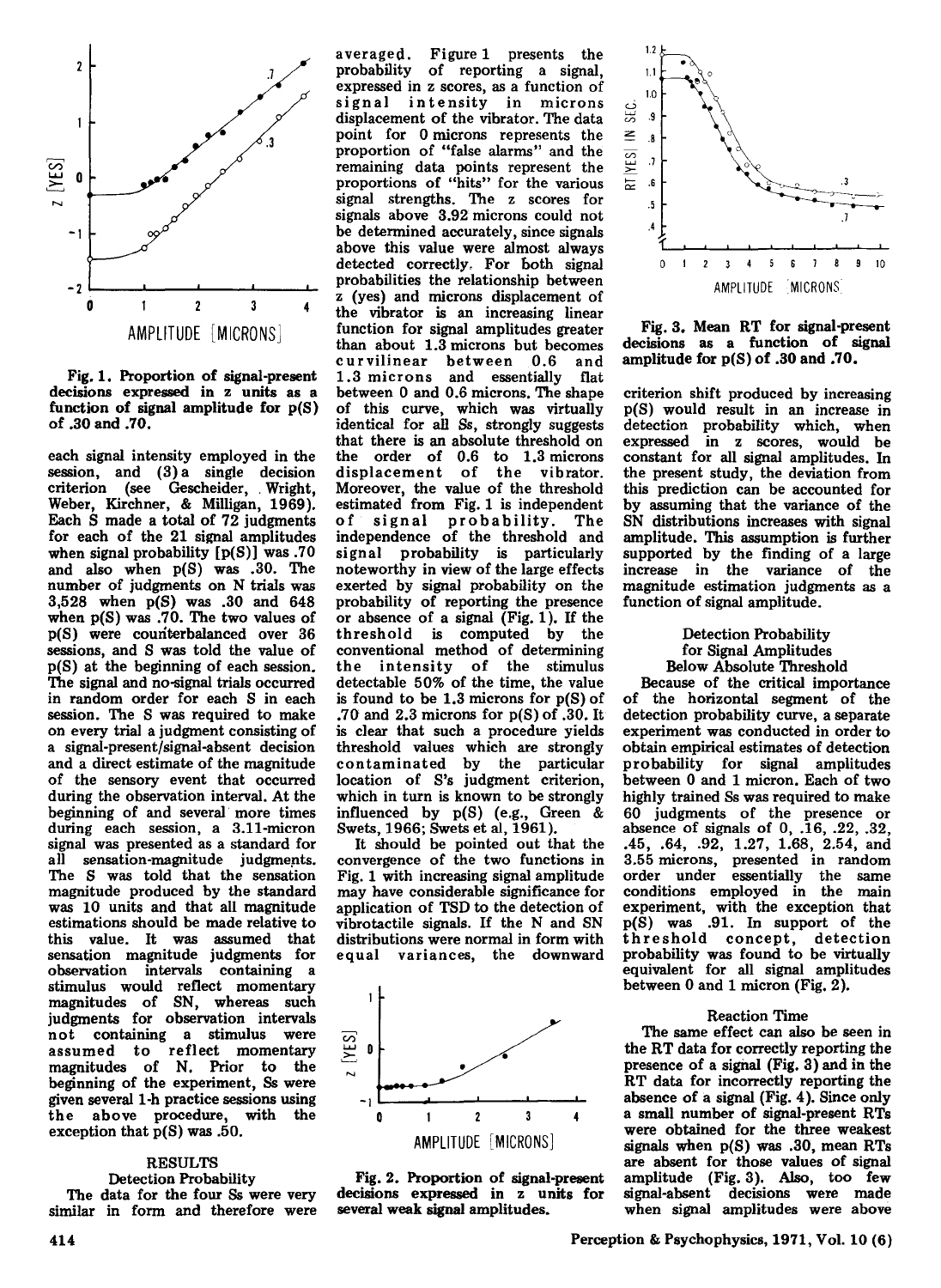

Fig.4. Mean RT for signal-absent decisions as a function of signal amplitude for p(S) of .30 and .70.

2.78 microns to present reliable RT data for those values (Fig. 4). Consistent with the results of previous studies demonstrating the applicability of TSD to RT in the detection of vibrotactile signals (e.g., Gescheider, Wright, & Evans, 1968; Gescheider<br>et al, 1969), RTs for correct signal-present decisions decreased as a function of vibration amplitude, while RTs for incorrect signal-absent decisions increased as a function of vibration amplitude. More important, however, was the finding of no change in RT as a function of signal strength between 0 and 1 micron. This finding provides additional support for the contention that there is an absolute threshold for the detection of vibrotactile stimuli in the vicinity of 1 micron signal amplitude.

#### Direct Estimates of Sensory Magnitude

Plotted in Figs. 5 and 6 as a function of signal strength are the mean direct estimates of sensory magnitude. Both figures strongly support the notion of an absolute threshold for the detection of vibrotactile stimulation on the order of 1 micron. Mean magnitude function of signal strength up to 1 micron, but increased sharply as a function of signal strengths greater than 1 micron. The data in Fig. 5 represent the weighted averages of the sensory magnitudes for the trials on<br>which S reported the presence of a signal and for the trials on which S<br>reported the absence of a signal. It was felt that this averaging procedure would yield the most accurate estimates of the mean of the N and SN distributions, since the sensory

magnitudes for all observations, both above and below criterion, are included in the computation of these means. According to TSD, the location of the N or SN distributions should not be influenced by such variables as p(S) which determine the location of S's criterion. In the present experiment, however, the mean sensation magnitude judgments were slightly but consistently higher under  $p(S)$  of .70 than under  $p(S)$  of .30 (Fig. 5). Since the results of other reported experiments using different response measures have not yielded evidence to support the hypothesis that p(S) influences the location of the N or SN distributions, it is evident that p(S) had a small biasing effect on S's judgments.

The data in Fig. 6 represent the mean magnitude estimates only for the trials on which S reported the absence of a signal and thus provide estimates of the means of sensory observations below criterion in the N and all SN distributions. The data of Fig. 6 are particularly interesting in that they show that S can order correctly the sensory magnitudes produced by signals of different strengths even when they are below his decision criterion and thus are judged incorrectly not to be present.

#### Frequency Distributions of Sensation Magnitude

Figure 7 shows the frequency distributions of the sensation magnitudes reported by each S for the trials on which no signal was<br>presented. The abscissa of each The abscissa of each distribution extends from 0 to 15 units of sensation magnitude. Contrary to the TSD predictions of a unimodal N distribution, all of the distributions tend to be bimodal. The frequencies of







Fig. 6. Mean magnitude estimation for signal-absent decisions as a function of signal amplitude for p(S) of .30 and .70.

estimated sensory magnitude near the lower mode appear to represent a cluster of sensation magnitude judgments in the vicinity of an absolute threshold, whereas the cluster of sensation magnitudes near the higher mode appears to represent the distribution of internal noise central to TSD.

The relative size of the two modes, their separation, and the overall spread of the distributions were considerably different for the four Ss. These differences are probably the result of individual differences in the scale units used by Ss in making their judgments and individual differences in the location of the absolute thresholds. Consistent with TSD, the basic shape of the distribution for a particular  $S$  was not affected greatly by  $p(S)$ , except in the case of H.H., whose judgments tended to be larger and more variable under p(S) .70 than under  $p(S)$  .30. Furthermore, the effects presented in Fig. 7 are not an artifact of including magnitude estimations for both signal-present and signal-absent decisions in the same frequency distribution (filled points). Essentially the same results are obtained when only the signal-absent decisions are considered. The open circles in Fig.7 represent the proportions of signal-absent decisions for particular sensation magnitudes, except in those cases where *all* such decisions were signal-absent decisions. In these cases the proportions of sensation magnitudes for signal-absent decisions are designated by the same filled points used to designate the proportions of sensation magnitudes for the signal-present and signal-absent decisions combined. Again, all of the distributions of sensation magnitude tend to be bimodal rather than unimodal in form as predicted by TSD. This suggests the operation of an absolute threshold at the lower end of the N distribution.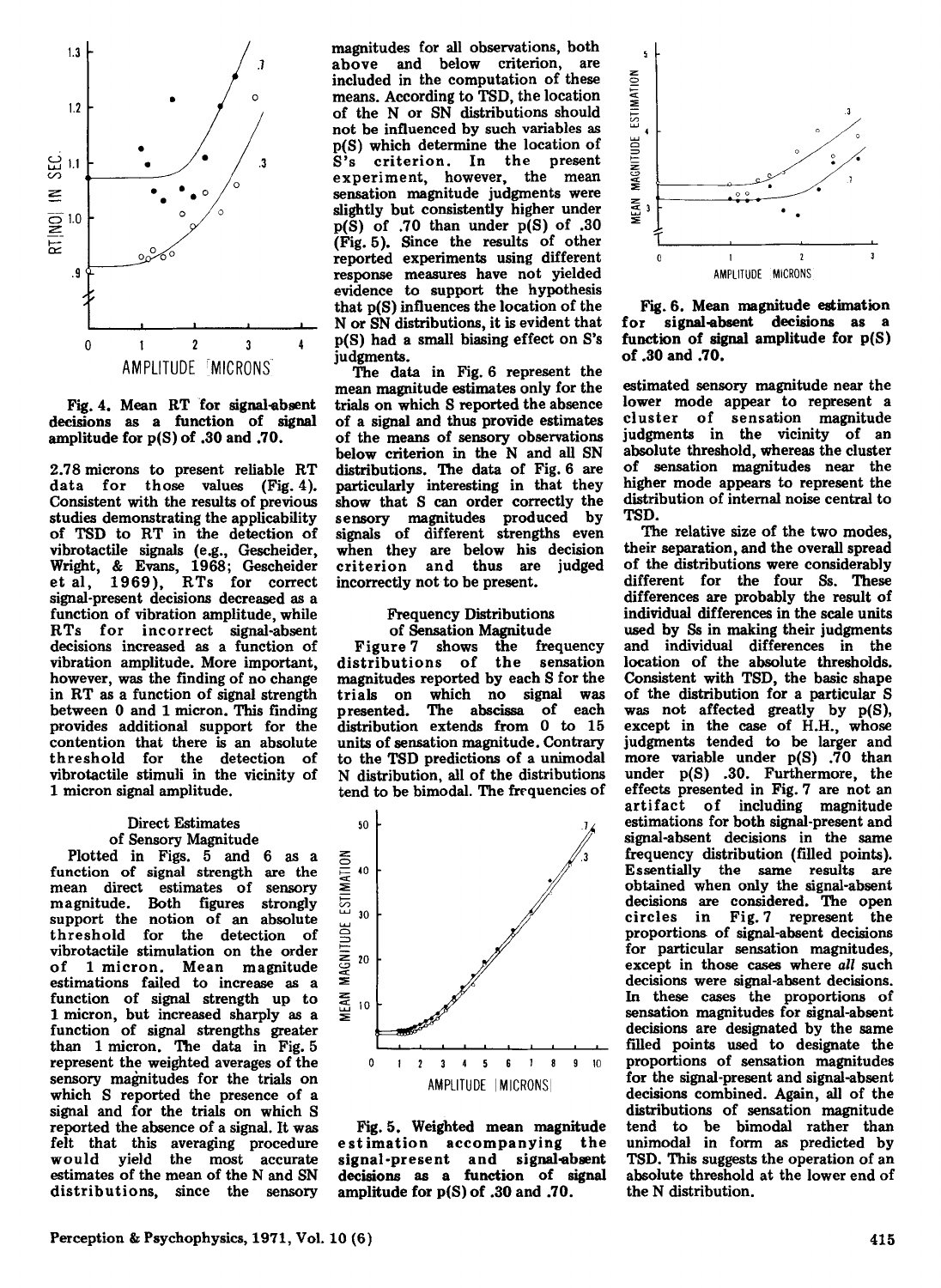

Fig. 7. Individual frequency distributions of the sensation magnitude judgments for the no-signal trials on a scale from oto <sup>15</sup> when p(S) was .30 and .70.

### DISCUSSION

The results of the present study support the applicability of the threshold concept to the detection of vibrotactile stimuli. Measures of detection probability, RT, and sensation magnitude were found to be a function of signal intensity only if vibration amplitude approximately 1 micron. Frequency distributions of the sensation magnitude judgments for the no-signal trials were bimodal as predicted by low-threshold theory rather than normal as predicted by TSD. These findings are consistent with those of Eijkman and Vendrik (1963) and Vendrik and Eijkman (1968), who found that the probability of detecting tactile and electrical stimuli did not change until a certain stimulus strength was exceeded. The perception of warmth and cold, on the other hand, showed a linear increasing function throughout the entire range<br>of stimulus intensities. These of stimulus intensities. investigators concluded that absolute thresholds might be present for touch and electrical stimulation but not for the temperature senses.

The finding of an absolute threshold on the order of 1 micron in the detection probability, RT, and magnitude estimation data does not invalidate the assumptions of TSD if the type of threshold identified in the present investigation can be thought of<br>as a stimulus threshold rather than as a neural threshold. Unlike the neural threshold concept, the stimulus threshold is not bound by the assumption that there is a cutoff point

on the continuum of either neural activity or sensation magnitude below which events cannot be discriminated. It is simply assumed that as stimulus intensity increases, a critical intensity mean of the SN distribution becomes greater than the mean of the N distribution. Hence, the data of the present experiment can be interpreted in terms of stimulus-threshold theory if it is assumed that d' is' zero for all signal strengths less than 1 micron. Thus, the stimulus threshold concept is not inconsistent with the basic premises of TSD, although it has not been a component of the theory.

The bimodality of the frequency distributions of the sensation magnitude judgments for the no-signal trials (Fig. 7) strongly suggests that the type of threshold identified in the present investigation is a neural rather than a stimulus threshold. If the N and SN distributions are normal in form, as assumed in TSD, then the distribution of sensation magnitude judgments should also be normal in form. However, if a neural threshold exists, the distribution of sensation magnitude judgments must deviate markedly from normality in the region of the threshold. Observations below such a threshold should be the same in sensory magnitude and form a separate distribution, the variability of which might reflect such factors as the inability of <sup>S</sup> to assign the same number to sensory observations of identical magnitude. The distributions of sensation magnitude judgments obtained in the present study are

exactly in accord with the predictions of neural-threshold theory, in which it is assumed that sensory events below a point on the lower end of the N distributions are indistinguishable. .

H thresholds exist, their effects upon detection behavior must be determined. The fact that TSD without a threshold concept has accounted for much of the psychophysical data on detection behavior is rather compelling evidence that if thresholds exist, they are almost always lower than S's judgment criterion and consequently seldom in fluence detection behavior. Although the data of the present study show that there are thresholds, they are also consistent with the premise of TSD that S's judgments of the presence or absence of a signal are based primarily upon whether or not a sensory event exceeds an adjustable decision criterion located within the N distribution. As in earlier studies (Gescheider et al, 1968; Gescheider et aI, 1969), the effects of vibrotactile signal probability on detection probability and RT indicate that S lowers his criterion as signal probability increases. The shape of ROC curves for vibrotactile stimulation supports the notion that S is able to shift the location of his cri terion along a discriminable continuum of sensory observations that extend well into the N distribution (Gescheider et al, 1968; Gescheider, Wright, & Polak, 1971; Swets, Markowitz, & Franzen, 1969). Furthermore, clear evidence that S can discriminate among variations in